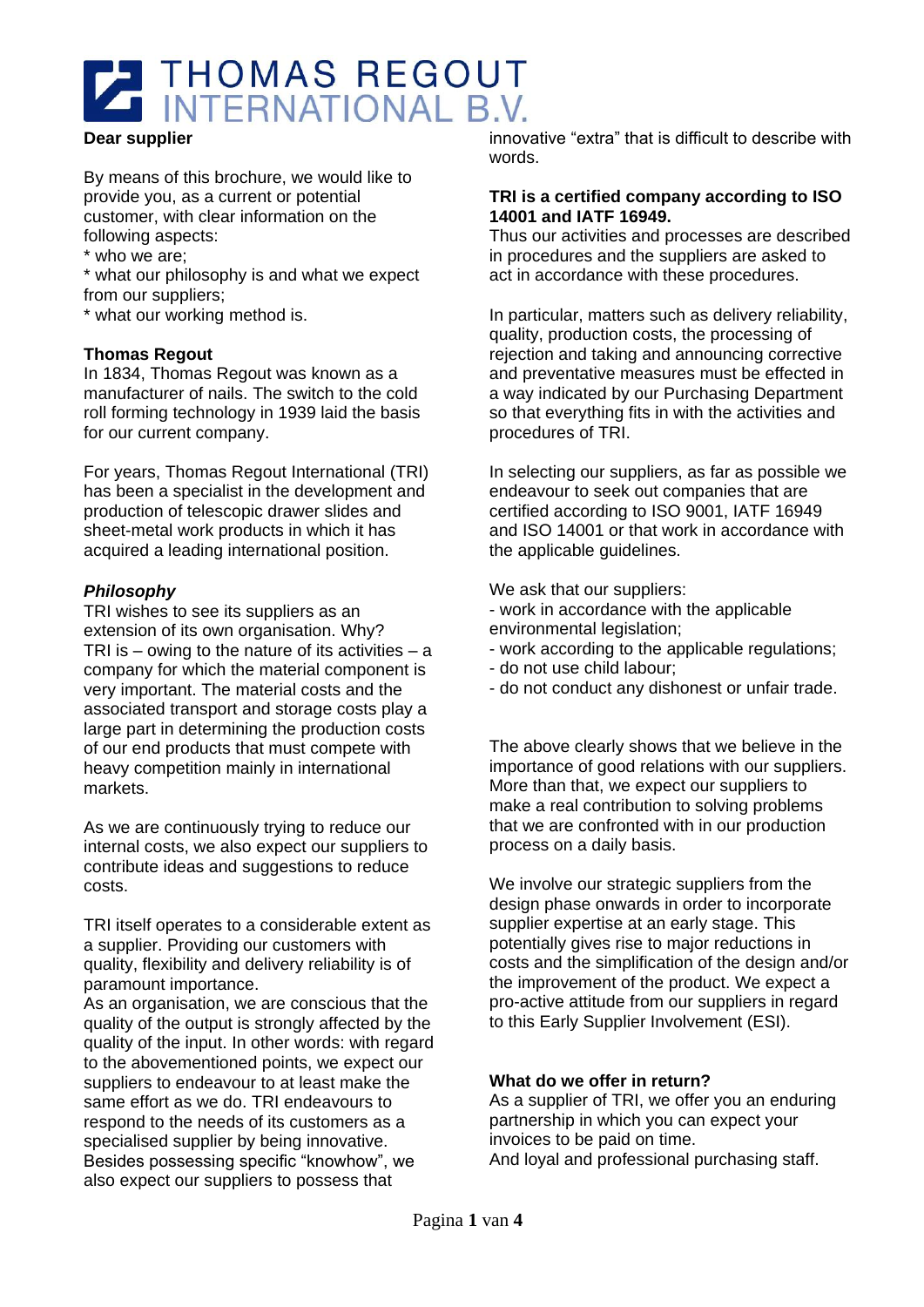# THOMAS REGOUT

Our General Purchase Conditions apply to our transactions, as indicated on the following pages.

## **Purchase Conditions of Thomas Regout International BV**

The following Purchase Conditions apply to all our contracts of sale:

# **1. Definitions:**

In these Purchase Conditions, the following terms are used with the following meanings, unless explicitly otherwise indicated: Commissioning Party: the user of these Purchase Conditions, namely Thomas Regout International BV, having its registered office and principal place of business at Industrieweg 40 in Maastricht; Contractor: the contracting party of the Commissioning Party, acting in the course of a profession or business;

Agreement: the Agreement between the Contractor and the Commissioning Party; Party/Parties: the Contractor and the Commissioning Party individually or jointly.

# **2. General:**

**2.1.** Orders, changes thereto or verbal agreements only apply when they are placed or confirmed by the Purchasing Department of the Commissioning Party in writing.

**2.2.** An order from the Commissioning Party must be confirmed in writing by the Contractor within 10 days. The acceptance of the order also implies your acceptance of these Purchase Conditions.

**2.3.** Any deviations from these Purchase Conditions only apply if they are explicitly agreed upon in writing.

**2.4.** If one or more of the provisions in these Purchase Conditions is invalid or becomes invalid, the other provisions of these Purchase Conditions remain in full force. The Contractor and Commissioning Party will in that case enter into consultations with each other to agree on new provisions to replace the provisions that are invalid or that were made invalid, where insofar as possible the purpose and meaning of the original provision is considered.

All prices quoted in the Agreement are fixed and apply to delivery carriage paid to the agreed address, excluding VAT and including all costs such as clearance charges, insurance, foreign exchange risks and packaging costs (with the exception of loan packaging), unless other conditions are agreed in our order.

# **4. Payment:**

**4.1.** Unless the Commissioning Party submits a complaint after receiving the goods regarding their quality or quantity or the absence of fully completed documents and advice notes, payment will be made within 45 days after receipt of the invoice, which is sent with or after the delivery, unless otherwise agreed when the goods were ordered.

**4.2.** The Commissioning Party will not pay any advance payments, unless otherwise stated in the Agreement; in that case, all advance payments are considered as a loan to the Contractor until the order is delivered in full. In the event that the Commissioning Party makes advance payments, the Contractor must provide a bank guarantee for the amounts concerned.

**4.3.** Payment for that delivered does not discharge the Contractor from any guarantee obligations and/or liabilities such as those flowing from the Agreement concluded between the Parties.

# **5. Delivery and delivery time:**

**5.1.** Each delivery is made based on "Incoterms". The "Incoterms" applicable at the time of delivery apply.

**5.2.** If no delivery conditions are explicitly agreed, the delivery is made Ex Works (EXW). **5.3.** The Contractor will deliver the goods at the time determined in the order, unless the Commissioning Party has agreed to a different time in writing.

**5.4.** If the Contractor cannot deliver at the agreed time, the Contractor is obliged to immediately inform the Commissioning Party of this in writing.

**5.5.** The Commissioning Party reserves the right to change the delivery time requested in consultation with the Contractor.

**5.6.** If the agreed delivery time is exceeded, where as a consequence of which the Contractor is in default, the Commissioning Party has the right, without further notice of default or judicial intervention and without prejudicing its right to damages, to dissolve the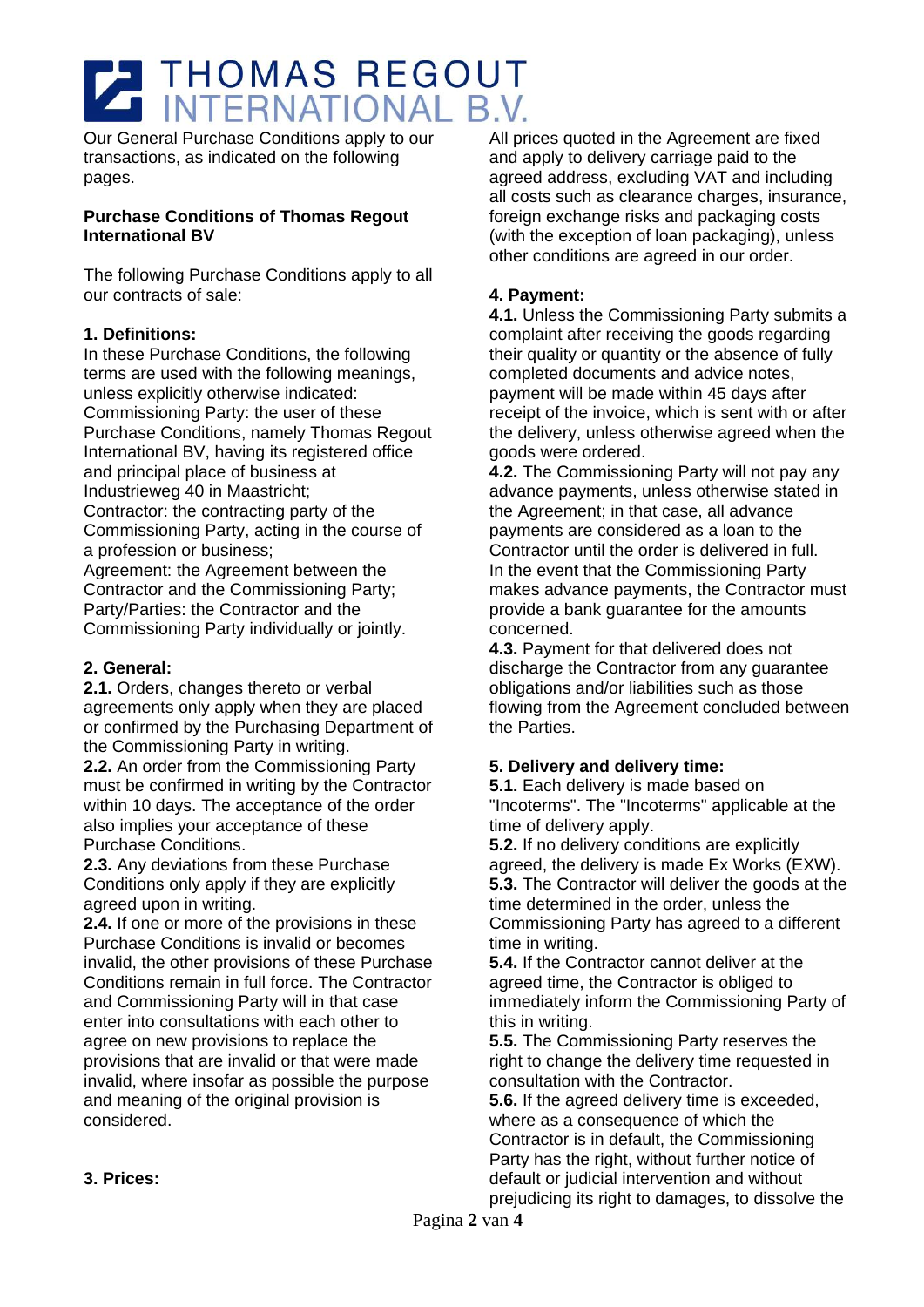# THOMAS REGOUT

Agreement, even if it has been partly implemented, without being obliged to pay any damages.

# **6. Packaging and dispatch:**

**6.1.** The goods must be well packaged and marked according to the instructions of the Commissioning Party. The Contractor is liable for damage caused by insufficient or inadequate packaging or marking.

**6.2.** All packaging used becomes the property of the Commissioning Party, with the exception of loan packaging.

**6.3.** If the goods have to be cleared by the Commissioning Party or a third party on its behalf, the Contractor must provide the required documents in time. If the Contractor neglects to do so, the Commissioning Party will recover any payable demurrage or quayage and/or other costs from the Contractor.

**6.4.** If shipments are not provided with fully completed advice notes and documents, this will result in a delay in payment (Article 4.1.). **6.5.** The Contractor must keep the amount of packaging to a minimum in the interests of socially-responsible entrepreneurship.

# **7. Confidentiality:**

**7.1.** Both Parties are obliged to observe confidentiality with respect to all the confidential information that they receive from each other or from other sources within the scope of the Agreement. Information is confidential if a Party says that it is or if the nature of the information indicates that it is confidential.

**7.2.** If, by virtue of a legal provision or judicial decision, the Commissioning Party is obliged to communicate confidential information to a third party appointed by the law or a competent court, then the Commissioning Party is not liable to pay damages and our contracting party is not entitled to dissolve the Agreement by virtue of any damages suffered as a consequence hereof.

# **8 Modifications to the product or the process**

Suppliers are NOT permitted to implement interim modifications to the product, the production process or the production location without informing the client IN ADVANCE in writing. Modifications may only be implemented following permission being granted in writing by the client.

# **9. Shortcomings and force majeure**

**9.1.** In the case of an attributable shortcoming of the Contractor, the Contractor is in default without further notice of default being required. **9.2.** A shortcoming cannot be attributed to a Party if the shortcoming is not due to its fault, or if it is not accountable for such a shortcoming by law, a legal act or according to generally accepted standards.

**9.3** A Party can, with respect to the other Party, only appeal against a non-attributable shortcoming if the Party concerned informs the other Party in writing of such an appeal as soon as possible, but no later than 10 working days after the commencement of the non-attributable shortcoming, on production of the necessary proof.

**9.4.** If one of the Parties is definitively unable as a result of force majeure to perform, or if the period of the force majeure has lasted longer than 30 days, or it can in fairness be expected or it has been firmly established that this period will last longer than 30 days, the other Party has the right to partly or fully dissolve the Agreement with immediate effect by registered letter or writ, without judicial intervention, without there being any right to compensation for the Party in the state of force majeure.

# **10. Drawings, models, moulds:**

All drawings, moulds, etc. provided by the Commissioning Party to the Contractor remain the property of the Commissioning Party and they must be returned to the Commissioning Party immediately after production. The copyright also remains the property of the Commissioning Party. The Contractor may not use it or allow or cause third Parties to use it for or in connection with any other purpose than the performance of the delivery to the Commissioning Party, unless the Commissioning Party gives its explicit prior written permission for this.